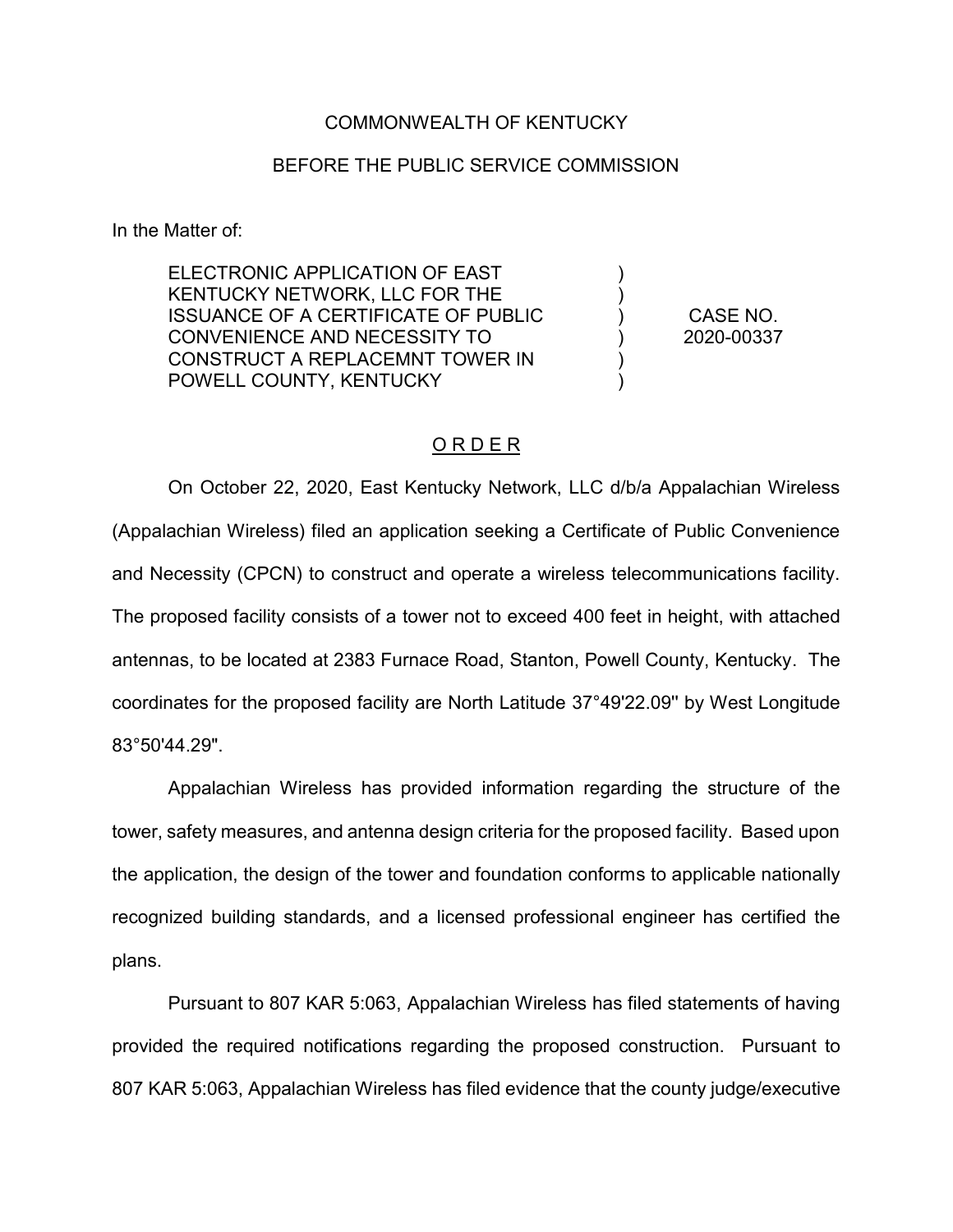and all property owners within 500 feet and contiguous to the cell site have been notified of the proposed construction. The notices solicited any comments and informed the recipients of their right to request intervention. As of the date of this Order, no public comments or requests for intervention have been received.

Appalachian Wireless filed applications with the Federal Aviation Administration and the Kentucky Airport Zoning Commission seeking approval for the construction and operation of the proposed facility. Both applications have been approved.

Having considered the evidence of record and being otherwise sufficiently advised, the Commission finds that Appalachian Wireless has demonstrated that a facility is necessary to provide adequate utility service and, therefore, a CPCN to construct the proposed facility should be granted.

Pursuant to KRS 278.280, the Commission is required to determine proper practices to be observed when it finds, upon complaint or on its own motion, that the facilities of any utility subject to its jurisdiction are unreasonable, unsafe, improper, or insufficient. To assist the Commission in its efforts to comply with this mandate, Appalachian Wireless should notify the Commission if the antenna tower is not used to provide service in the manner set out in the application and this Order. Upon receipt of such notice, the Commission may, on its own motion, institute proceedings to consider the proper practices, including removal of the unused antenna tower, which should be observed by Appalachian Wireless.

IT IS THEREFORE ORDERED that:

1. Appalachian Wireless is granted a CPCN to construct a wireless telecommunications facility. The proposed facility consists of a tower not to exceed 400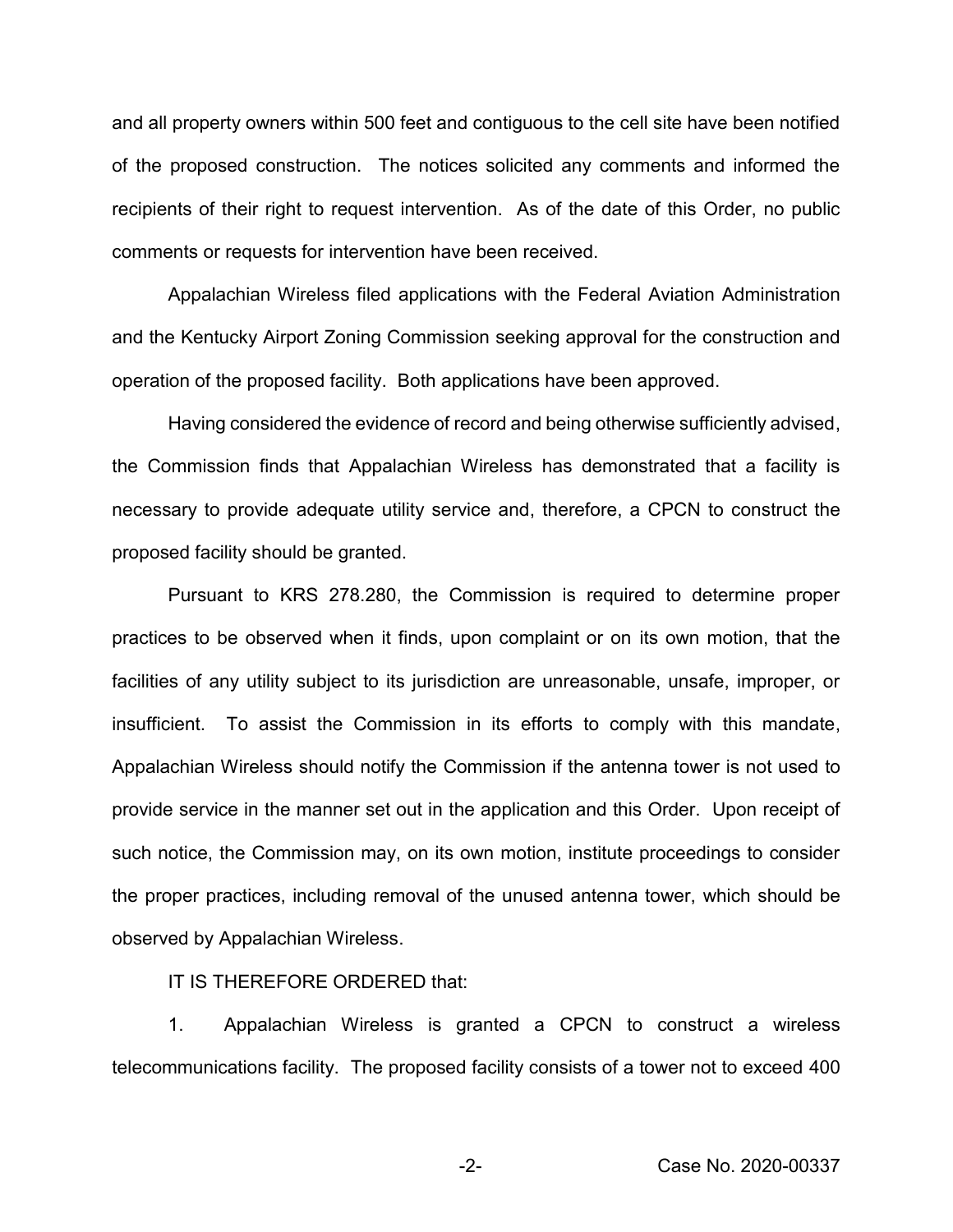feet in height, with attached antennas, to be located at 2383 Furnace Road, Stanton, Powell County, Kentucky. The coordinates for the proposed facility are North Latitude 37°49'22.09'' by West Longitude 83°50'44.29".

2. Appalachian Wireless shall immediately notify the Commission in writing if, after the antenna tower is built and utility service is commenced, the tower is not used for three months in the manner authorized by this Order.

3. Documents filed, if any, in the future pursuant to ordering paragraph 2 herein shall reference this case number and shall be retained in the post-case correspondence file.

4. This case is closed and removed from the Commission's docket.

## REMAINDER OF PAGE INTENTIONALLY LEFT BLANK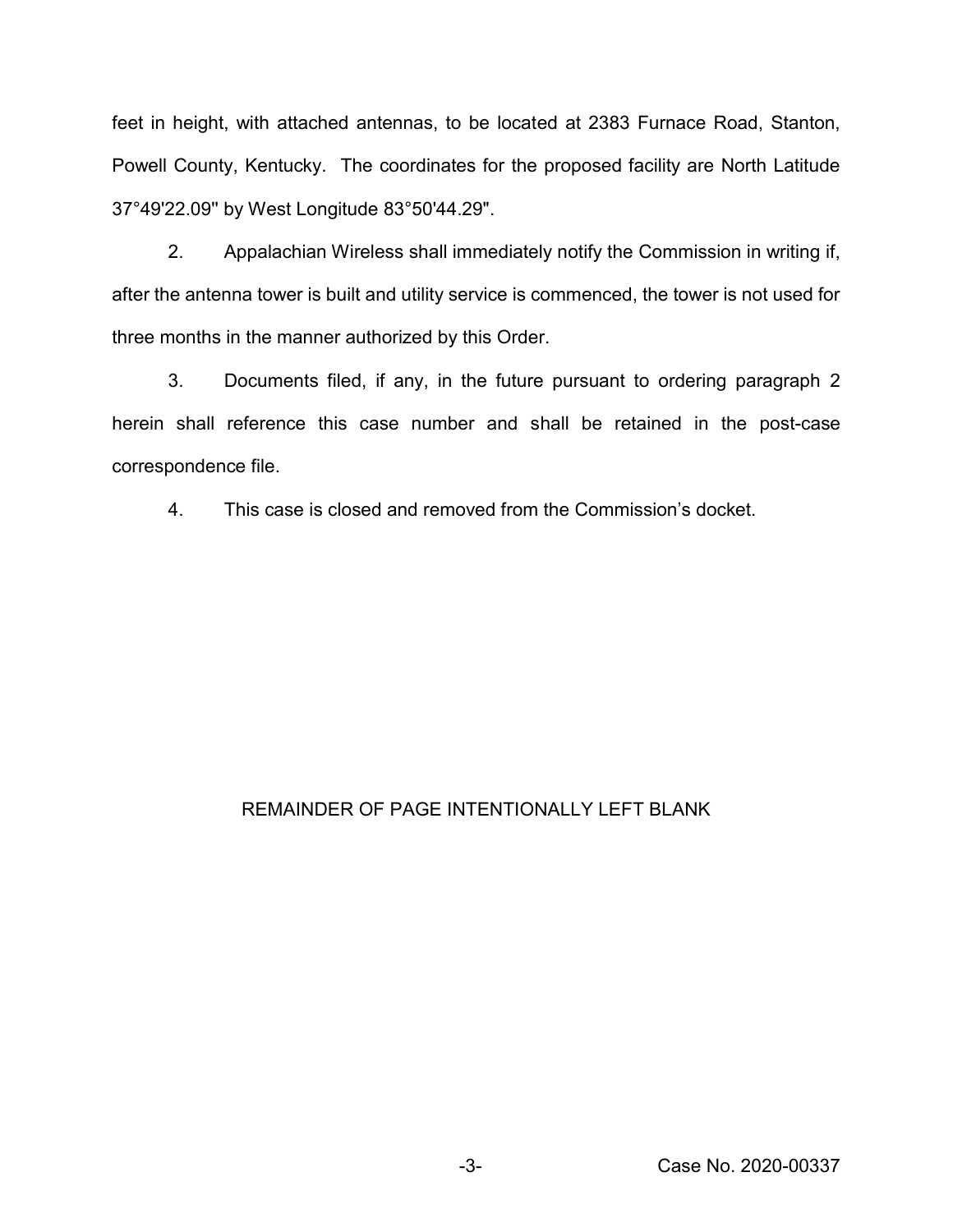By the Commission



ATTEST:

 $\bigwedge \bigvee \bigvee$  for Executive Director for

Case No. 2020-00337